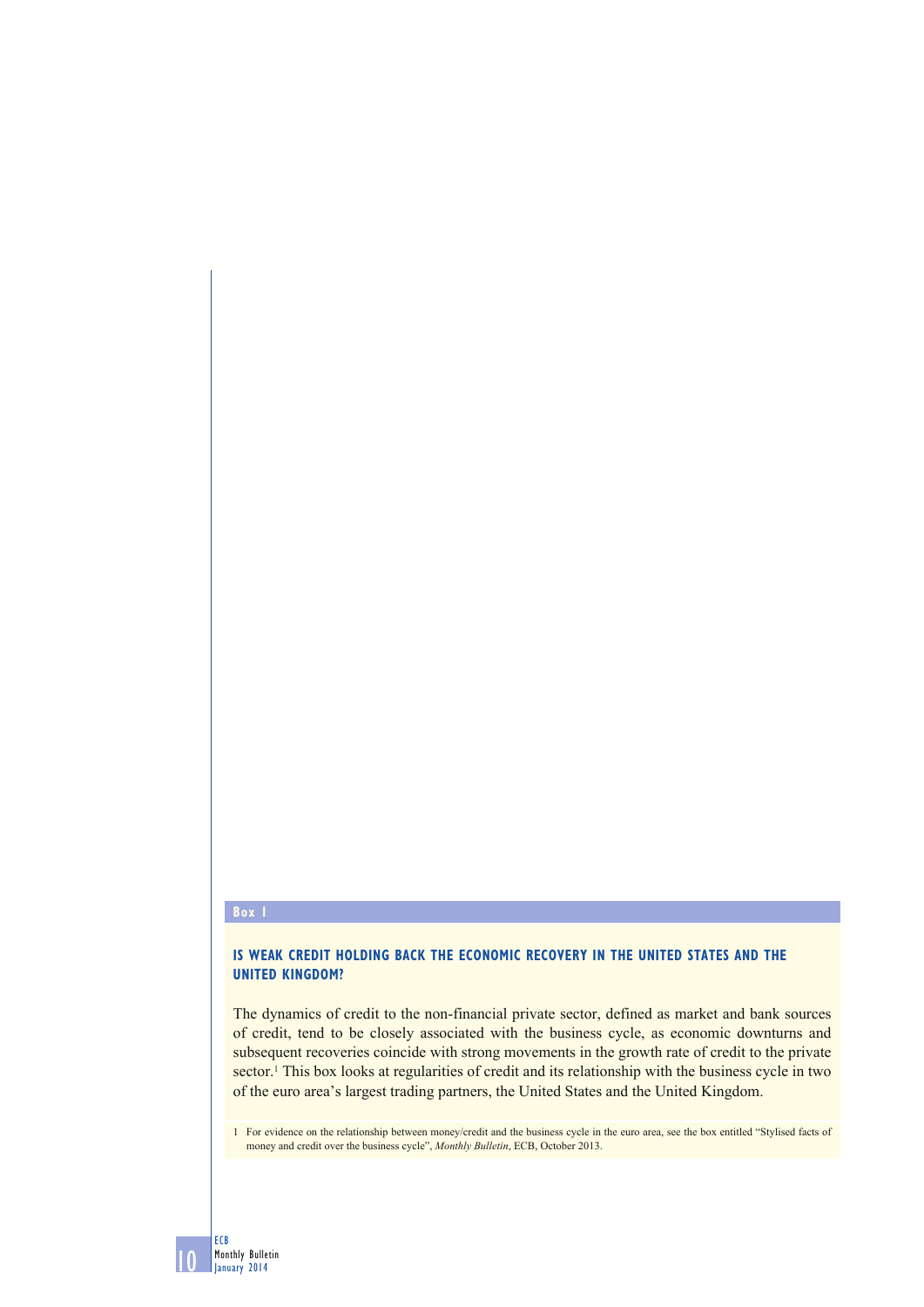### **ECONOMIC AND MONETARY DEVELOPMENTS**

The external environment of the euro area



Sources: Federal Reserve System, Haver Analytics and Office for National Statistics. Note: Real credit has been calculated using the GDP deflator and refers to market and bank sources of credit.

#### **Credit to the non-financial private sector and the business cycle**

Growth rates of real GDP and real credit to non-financial corporations (NFCs) and households have historically been positively correlated in both the United States and the United Kingdom (see Chart A). However, the correlation does not appear to be very tight, and in both countries credit dynamics have been more volatile for the non-financial business sector than for the household sector. During the current cycle, overall credit has been weak in both countries. As in previous cycles and in line with the stylised facts for the euro area, corporate credit growth slowed after household credit growth and economic activity. More recent dynamics suggest that in the United States the growth of credit to NFCs has picked up, while credit to households may be bottoming out. In the United Kingdom, credit growth in both sectors has stabilised in recent quarters at very weak levels.

Correlations between real GDP and real credit growth at different leads and lags confirm that credit growth is highly pro-cyclical in both countries. GDP growth appears to lead growth in credit to NFCs, with the highest correlation between the two series being for a three-quarter lead in the United States and a one-quarter lead in the United Kingdom. While GDP growth also appears to lead household credit in the United States (by around one quarter), the series are more coincidental in the United Kingdom. For the United Kingdom, the strongest correlation of GDP growth with corporate credit (at 0.29 over the period 1967 to 2013) is much lower than with household credit (at 0.54 over the same period), and also lower than the strongest correlations for the United States (0.57 for NFCs and 0.56 for households over the period 1953 to 2013).

11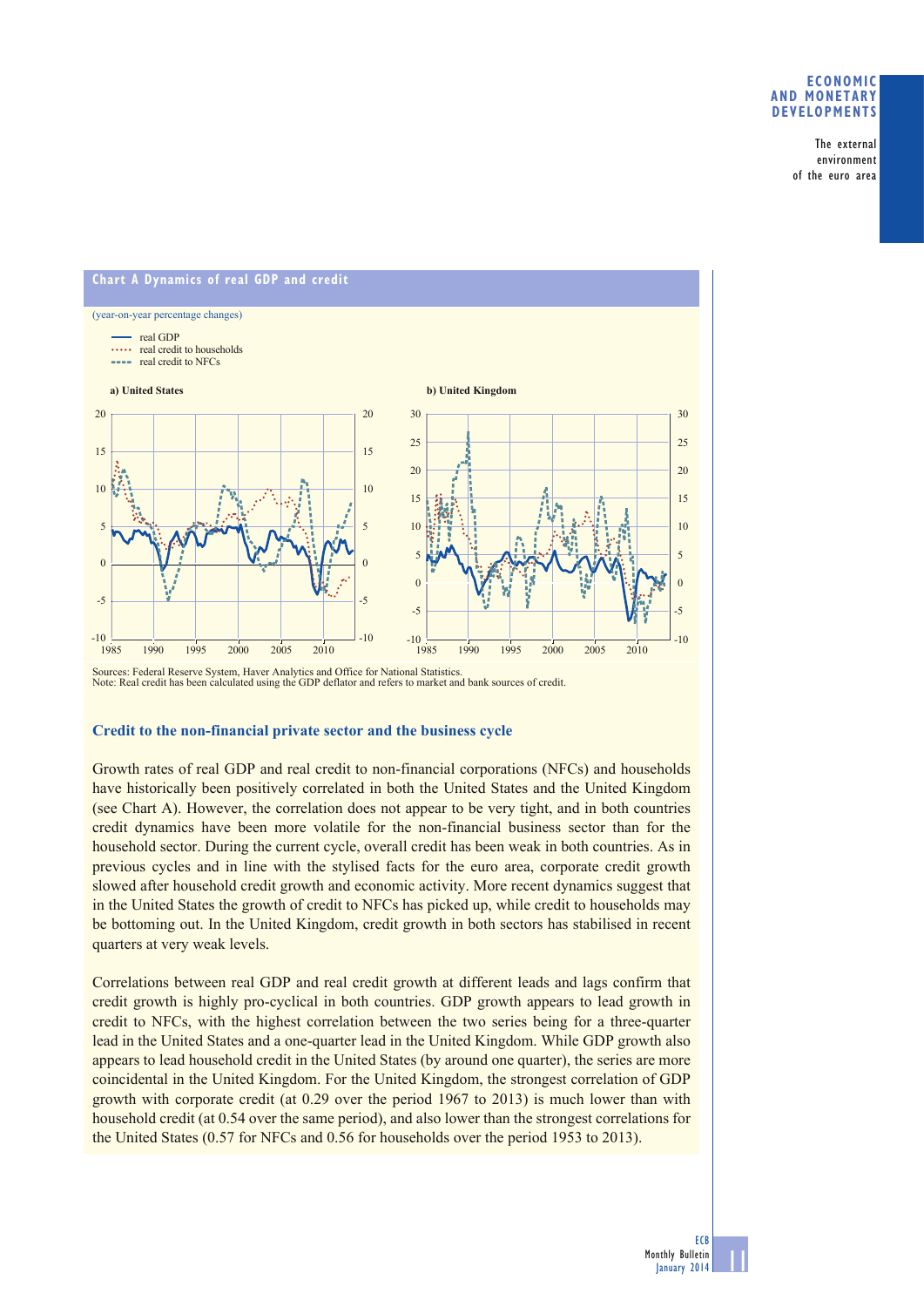#### **Comparison with previous cycles**

A comparison of the ratio of market and bank sources of credit to GDP with previous cycles helps to assess whether credit has been exceptionally weak in the current recovery. Chart B points to slightly different situations in the two countries. In the United States, the ratio of credit to the non-financial private sector to GDP declined from the end of the latest recession, and has increased modestly since mid-2012. The ratio of household credit to GDP has been particularly weak and continued to decline until the third quarter of 2013 with the ongoing adjustment in US household balance sheets following the bursting of the housing bubble.<sup>2</sup> In the United Kingdom, by contrast, credit dynamics have been somewhat weaker than in previous recoveries but do not stand out as having been exceptionally weak. In particular, market-based funding for NFCs has developed relatively positively, suggesting that businesses have been more able than in previous episodes to replace bank borrowing with other forms of finance. Overall, however, the ongoing weakness of credit dynamics in the United Kingdom probably partly reflects the still fragile state of the banking sector.

For businesses, it appears that the weakness in credit growth may not be a major factor holding back the recovery in the two economies. Evidence from the composition of NFC financing indicates that firms with access to the capital markets have been able to offset some of the sharp drop in loans by issuing debt securities and – in the case of the United Kingdom – equities.



# **Chart B Ratio of real credit to GDP, comparison with previous recoveries**

Sources: Federal Reserve System and ECB, Haver Analytics, Office for National Statistics and ECB. Notes: Zero marks the end of each recession. According to the National Bureau of Economic Research, there have been ten recessions<br>in the United States since 1950, with the latest starting in the fourth quarter of 2007 and double-dip recession starting in the first quarter of 2008 and ending in the first quarter of 2012.

2 For more details, see the box entitled "How much progress has been achieved in household deleveraging in the United States?" *Monthly Bulletin*, ECB, November 2013.

12